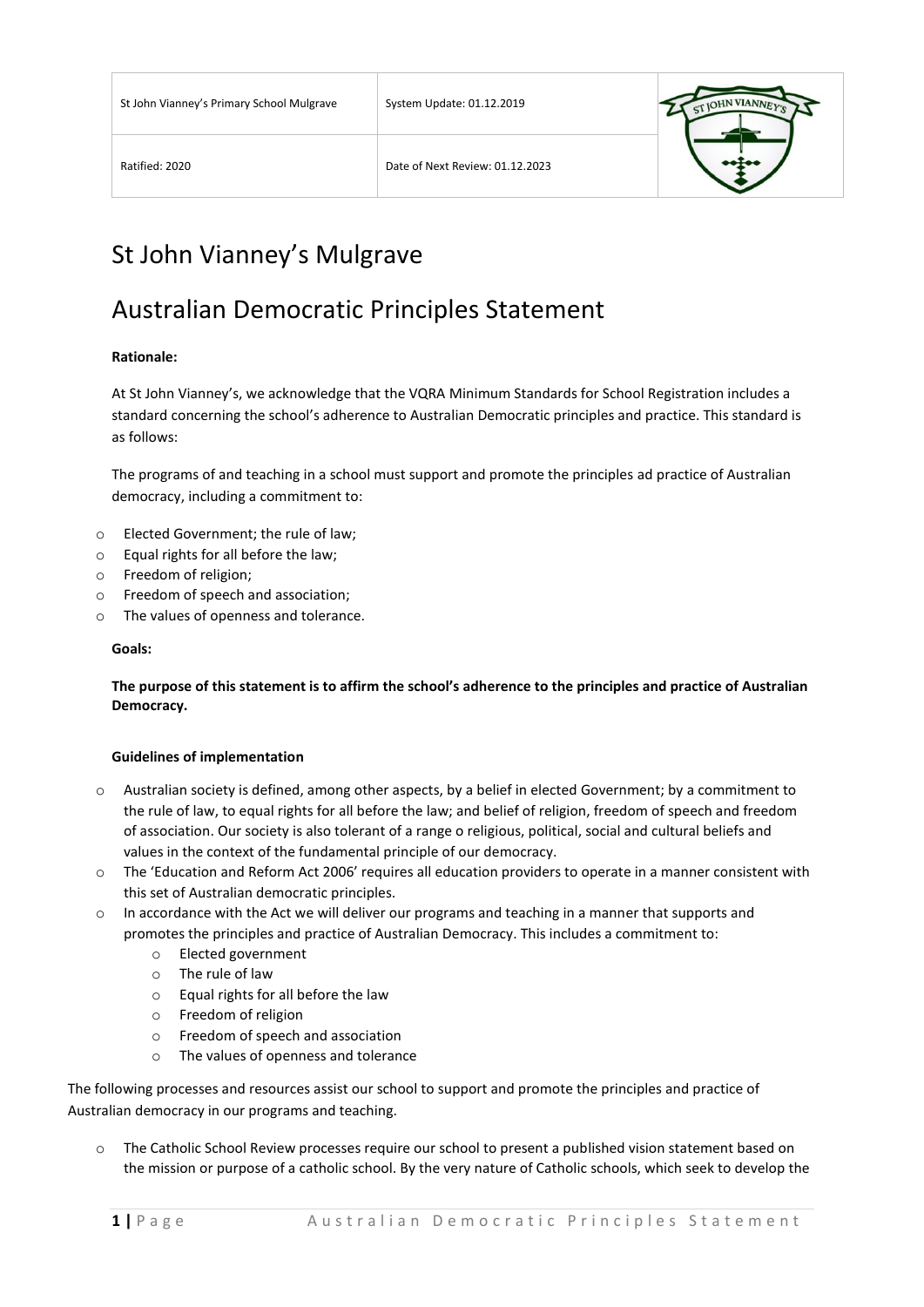whole person and to assist students to become active members of the Catholic Church and contributors to the common good of society, these statements acknowledge Australian democratic values.

- o Our school displays a poster of democratic values as required by the Australian Government.
- $\circ$  The Civics and Citizenship domain of the Victorian Curriculum, which are required to be taught in all Catholic schools, provides students with knowledge, skills and opportunities to understand and practice what it means to be a citizen in a democracy. All students are required to work through two dimensions of Civics and Citizen domain; Civic Knowledge and Understanding and Community Engagement.

#### **Evaluation**

This statement was revised in 2019 by staff members and ratified by the Education Board. It will be reviewed as part of the school's four-year review cycle, or as required.